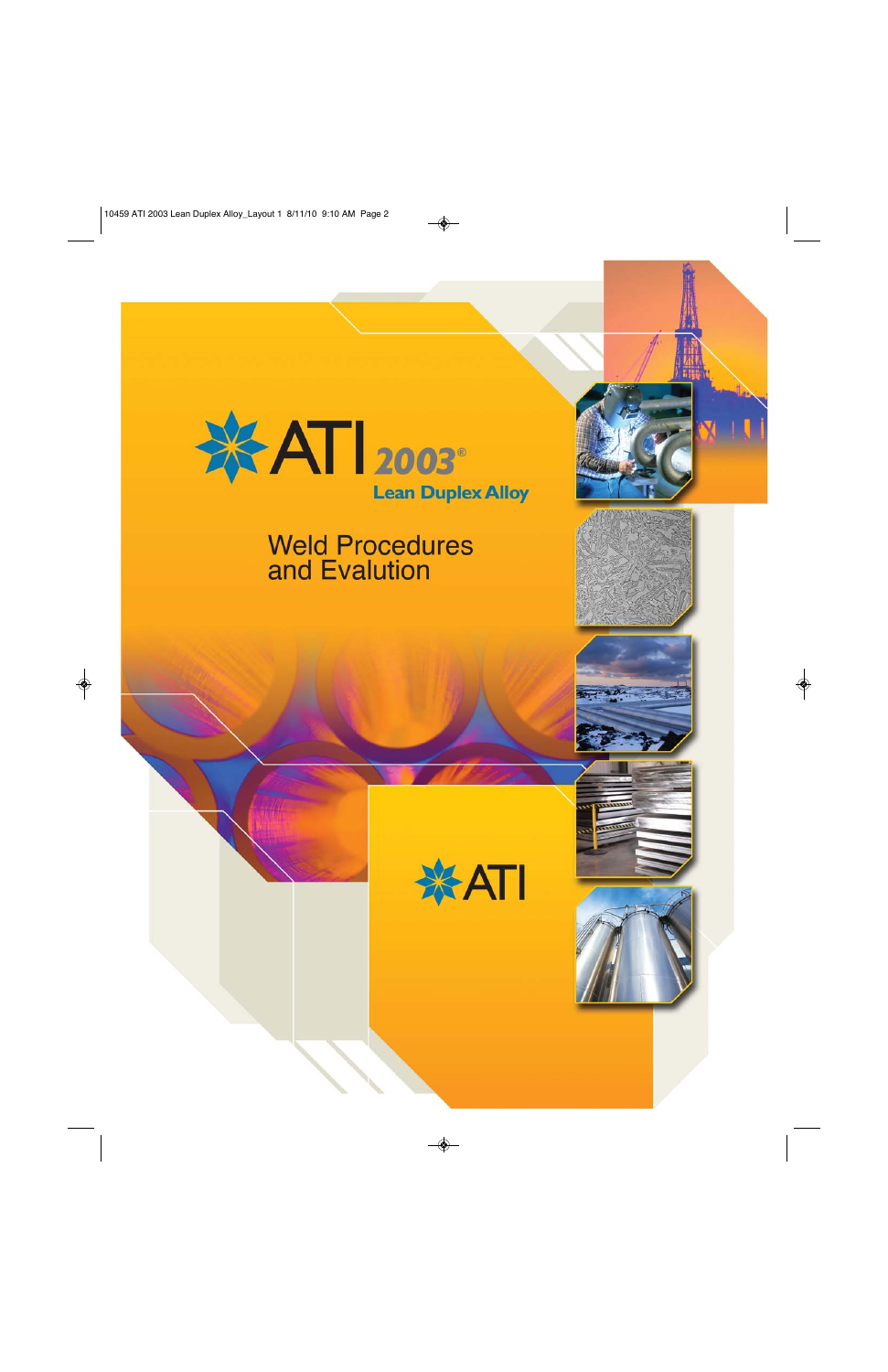**ATI 2003®**



# **ATI 2003® (S32003) Lean Duplex Stainless Steel with Molybdenum**

# **Weld Procedures & Evaluation**

## **ATI 2003® LEAN DUPLEX STAINLESS STEEL WITH MOLYBDENUM**

ATI 2003 (UNS S32003) alloy is a molybdenum-enhanced Lean Duplex Stainless Steel (LDSS) that was developed to fill the performance gap between Type 316L (UNS S31603) and 2205 duplex (UNS S32205) stainless steels. ATI 2003 LDSS has reduced alloy content, which makes it less costly than 2205 duplex, yet ATI 2003 LDSS retains the high strength level characteristic of duplex grades. Compared to Type 316L, ATI 2003 LDSS has increased strength, better corrosion resistance, and greater cost stability.1 These and other factors make ATI 2003 LDSS an attractive alternative for a variety of applications. This brochure addresses questions on the welding of ATI 2003 LDSS that are often asked by fabricators and end users.

#### **WELD PROCESSES**

ATI 2003 LDSS can be welded by most of the methods used to weld stainless steels. A good duplex weld practice will generate a sufficient amount of austenite in both the weld and the heat-affected zone to impart good impact strength while maintaining the desired corrosion resistance. Such practices are well established for 2205 and can be considered as good reference points for ATI 2003 LDSS, which has similar elemental constituents and phase balance. In fact, ATI 2003 LDSS is considered more forgiving than 2205 and 13% Cr martensitic alloys because it has a greater tolerance for the heat input and cooling variations that are sometimes experienced in field and fabrication welds. Even so, a good welding practice for ATI 2003 LDSS should limit the total exposure time in the range of 650 to 1000°C (1200 to 1830°F) to minimize precipitation of deleterious phases which may degrade its corrosion resistance or mechanical properties, while at the same time achieving a well-balanced austenite to ferrite ratio.

#### **Autogenous Welds**

Autogenous welding will increase the amount of ferrite present in the weldment and adjacent areas of the base metal. An addition of 2-5% nitrogen is recommended for autogenous welding to preserve corrosion resistance and strength. Post weld heat treatment (PWHT) in the range of 1010 to 1100°C (1850 to 2010°F) followed by rapid cooling is suggested to restore the phase balance. While 2205 is not recommended for use in the as-welded condition without the use of filler metal, such a weld on ATI 2003 LDSS may be satisfactory for some end uses because of the alloy's greater resistance to sigma phase formation.<sup>2</sup>

#### **Filler Metal Welds**

Commercially available filler metals are used for welding ATI 2003 LDSS. AWS ER2209 wire contains extra nickel to produce a balanced microstructure in the weld, similar to that in the base metal. AWS ER309L or ER309MoL wires are suitable for welding ATI 2003 LDSS to type 304L, 316L, carbon steels, or low alloy steels.

An example of a typical weld procedure for 17mm (0.668 inch) ATI 2003 plate, using gas tungsten arc welding (GTAW) for the root passes and submerged arc welding (SAW) for the filler passes, is given in the appendix<sup>3</sup>. The resultant weld had excellent mechanical properties, corrosion resistance, and microstructure as evidenced in the tables and figures in the appendix.

Data are typical and should not be construed as maximum or minimum values for specification or for final design. Data on any particular piece of material may vary from those herein. ATI 2003® and the starburst logo are registered trademarks of ATI Properties, Inc.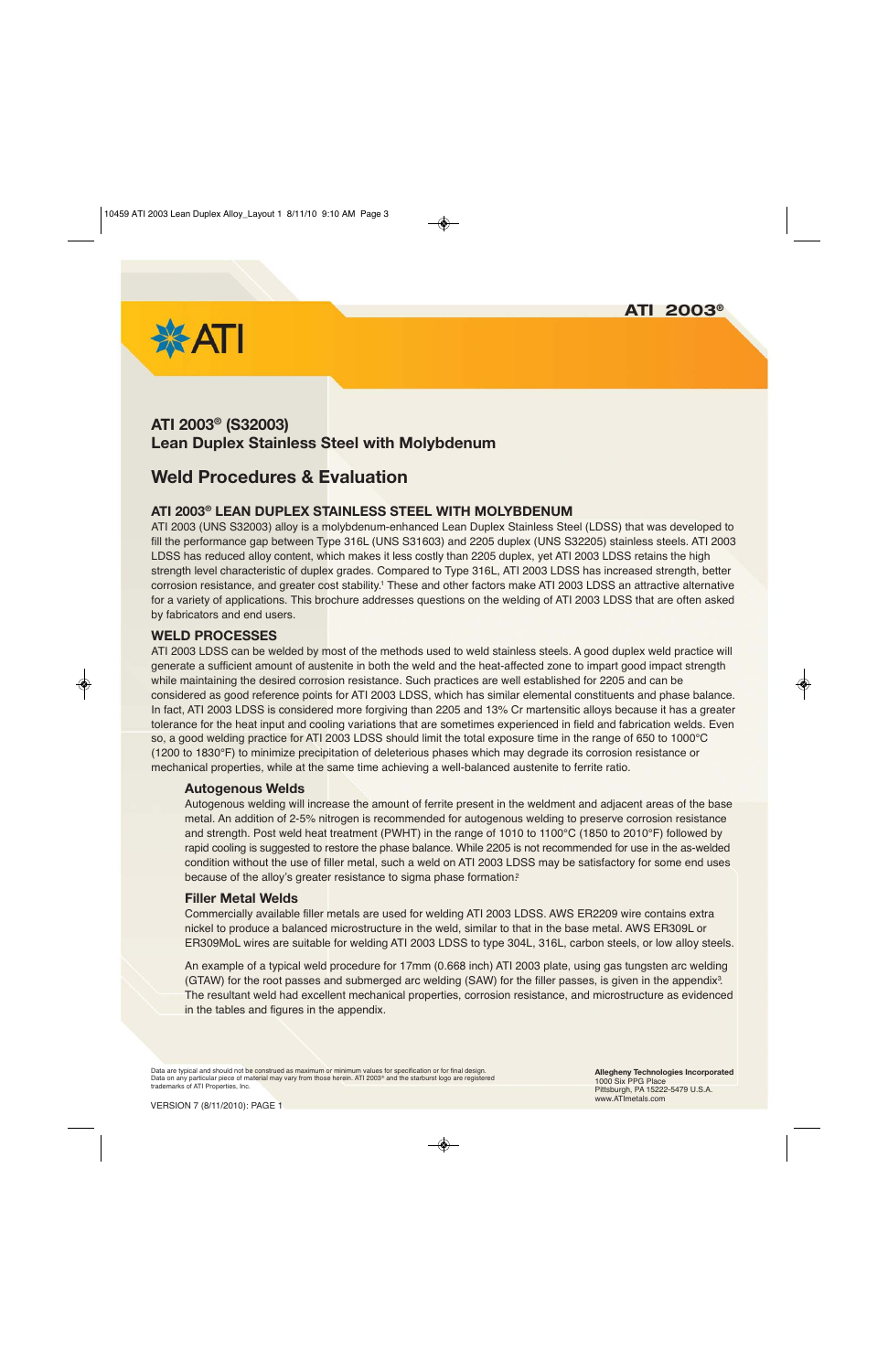

#### **COST CONSIDERATIONS**

Volatility in the cost of raw materials, as recently seen in nickel and molybdenum, has prompted many end users to consider ATI 2003 LDSS as a replacement for Type 316L. The higher strength of ATI 2003 LDSS may allow for reductions in thickness, making it not only a more corrosion resistant alloy choice, but also an economical choice. Since the alloy resembles a lean version of 2205 with only a slight reduction in corrosion resistance, ATI 2003 LDSS has gained considerable attention from design engineers looking to reduce project costs.

#### **SPECIFICATIONS**

The most commonly used ASTM specifications for duplex stainless steels, all of which include ATI 2003 LDSS (UNS S32003), are as follows:

A240 (Stainless Plate, Sheet and Strip) A480 (General Requirements for Flat Rolled Stainless) A789/790 (Duplex Tube and Pipe)

Data are typical and should not be construed as maximum or minimum values for specification or for final design. Data on any particular piece of material may vary from those herein. ATI 2003® and the starburst logo are registered trademarks of ATI Properties, Inc.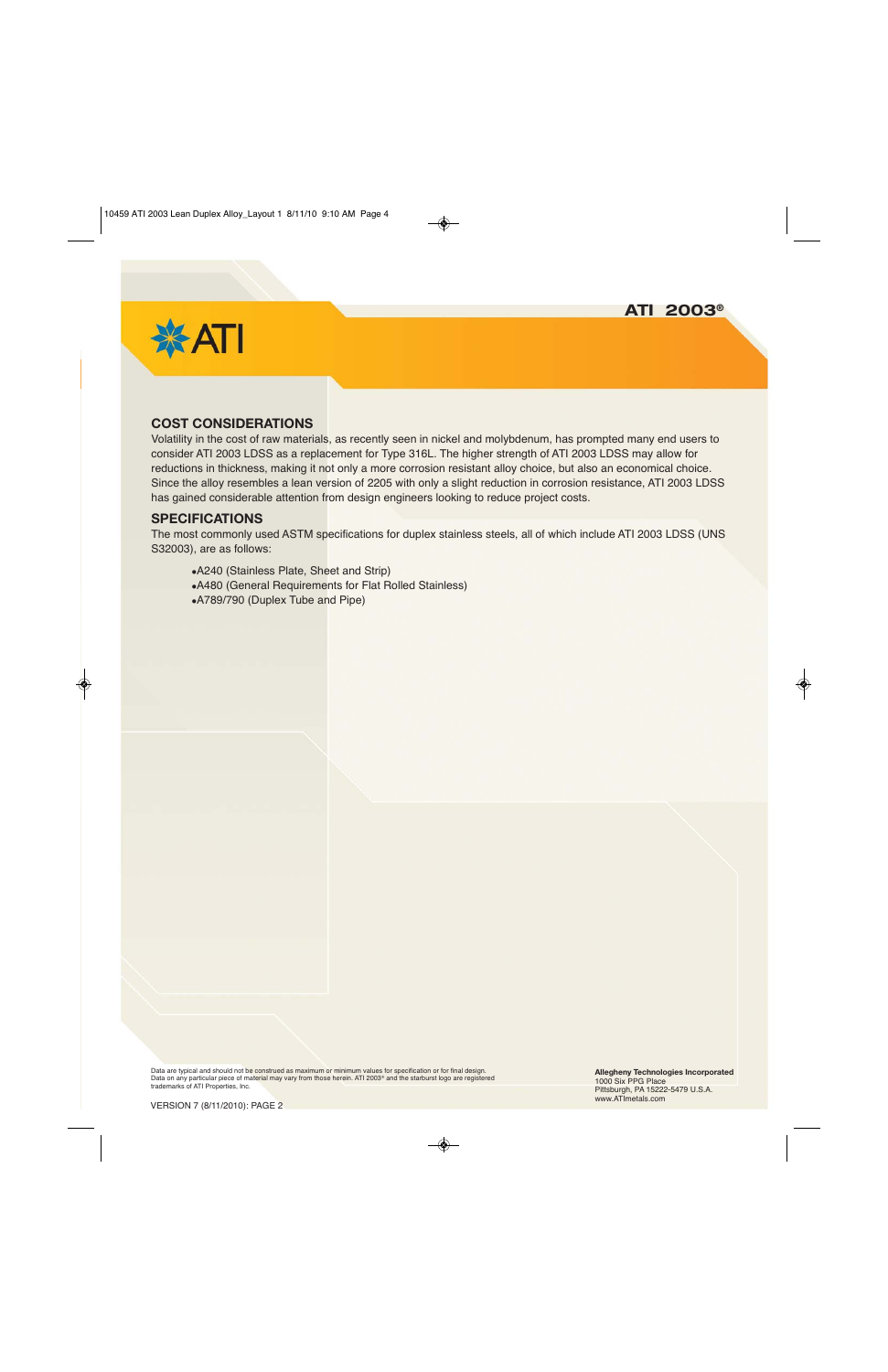

# **Appendix**

# **Experimental Welding Procedure ATI 2003® Lean Duplex Stainless Steel with Molybdenum**

#### **Root Welds - Equipment Set-up & Joint Details**

| Material:                  | Heat 511511, UNS S32003, ASTM A240 Plate                                                             |
|----------------------------|------------------------------------------------------------------------------------------------------|
| Thickness:                 | 17mm (0.668")                                                                                        |
| Process:                   | Gas Tungsten Arc Welding with Cold Wire Feed                                                         |
| <b>Welding Position:</b>   | 1G (Flat)                                                                                            |
| <b>Preheat Temp:</b>       | Room Temperature                                                                                     |
| Interpass Temp:            | 66°C (150°F) max.                                                                                    |
| Weld Joint:                | Butt with gap                                                                                        |
| Groove Type:               | Double-V                                                                                             |
| Filler Wire:               | ER2209, 1.6mm (0.063") diameter                                                                      |
| Gases:                     | Shielding gas, backing gas, and trailing shield gas are all 95% Ar $-$ 3% He $-$ 2% N <sub>2</sub> . |
| <b>Tungsten Electrode:</b> | EWTh-2, 3.2mm (0.125") diameter, 20° included tip angle                                              |
| <b>Gas Cup Diameter:</b>   | 12.7mm $(\frac{1}{2})$                                                                               |
|                            |                                                                                                      |

## **Root Welds - Parameters**

| Wire Feed Angle:           | 15° - 20° from the horizontal                         |
|----------------------------|-------------------------------------------------------|
| <b>Shielding Gas Flow:</b> | $9.5$ $1/m$ (20 cfh)                                  |
| <b>Trailing Gas Flow:</b>  | $9.5$ $1/m$ (20 cfh)                                  |
| <b>Backing Gas Flow:</b>   | 7 I/m (15 cfh), with a 30-second purge before welding |
| Cooling:                   | AC.                                                   |
| PWHT:                      | <b>None</b>                                           |
|                            |                                                       |

| <b>Root Welds - Parameters</b> |                        |                       |  |                                                               |  |  |  |  |  |
|--------------------------------|------------------------|-----------------------|--|---------------------------------------------------------------|--|--|--|--|--|
| <b>Weld Pass</b>               | Wire Feed Speed (cm/m) | <b>Current (amps)</b> |  | Voltage (volts DCEN) Travel Speed (cm/m)   Heat Input (kJ/mm) |  |  |  |  |  |
| <b>Root 1 (R1)</b>             | 20                     | 220                   |  |                                                               |  |  |  |  |  |
| <b>Root 2 (R2)</b>             |                        | 320                   |  | 20                                                            |  |  |  |  |  |



Data are typical and should not be construed as maximum or minimum values for specification or for final design. Data on any particular piece of material may vary from those herein. ATI 2003® and the starburst logo are registered<br>trademarks of ATI Properties, Inc.

**Allegheny Technologies Incorporated** 1000 Six PPG Place Pittsburgh, PA 15222-5479 U.S.A. www.ATImetals.com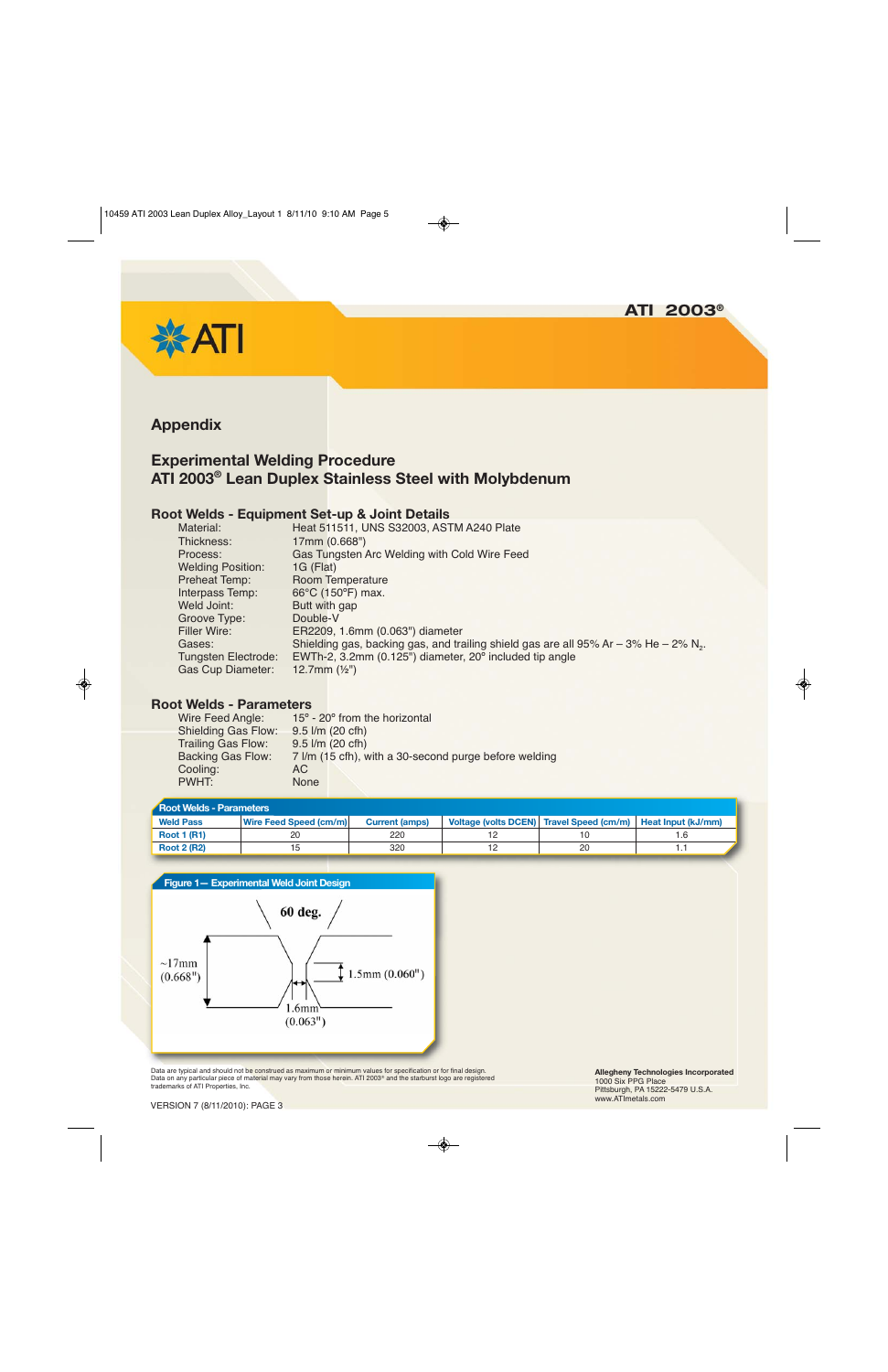



#### **Filler Welds - Equipment Set-up**

| Process:                 |
|--------------------------|
| <b>Welding Position:</b> |
| Preheat Temp:            |
| Interpass Temp:          |
| <b>Weld Joint:</b>       |
| Groove Type:             |

Submerged Arc Welding 1G (Flat) Room Temperature 66°C (150°F) max. **Butt** Double-V

Tip-to-work distance: ~19mm (¾")<br>Cooling: AC Cooling: PWHT: None

Filler Wire: ER2209, 1.6mm (0.063") diameter Flux: Avesta 805 (highly basic)

#### **Filler Welds - Parameters**

| <b>Weld Pass</b> | Wire Feed Speed (cm/m) | <b>Current (amps)</b> |    | Voltage (volts DCEN) Travel Speed (cm/m)   Heat Input (kJ/mm) |  |  |  |  |
|------------------|------------------------|-----------------------|----|---------------------------------------------------------------|--|--|--|--|
| Filler 1 (F1)    | $953 - 1016$           | $360 - 375$           |    |                                                               |  |  |  |  |
| Filler 2 (F2)    | $953 - 1016$           | $360 - 375$           | 30 |                                                               |  |  |  |  |



#### **METALLOGRAPHIC ANALYSIS**

#### **Macrostructure**



Figure 3 – Photomacrograph of a Full-Thickness Weld Cross-Section. Complete fusion was obtained between the weld beads and the base metal.

Data are typical and should not be construed as maximum or minimum values for specification or for final design. Data on any particular piece of material may vary from those herein. ATI 2003® and the starburst logo are registered trademarks of ATI Properties, Inc.

**Allegheny Technologies Incorporated** 1000 Six PPG Place Pittsburgh, PA 15222-5479 U.S.A. www.ATImetals.com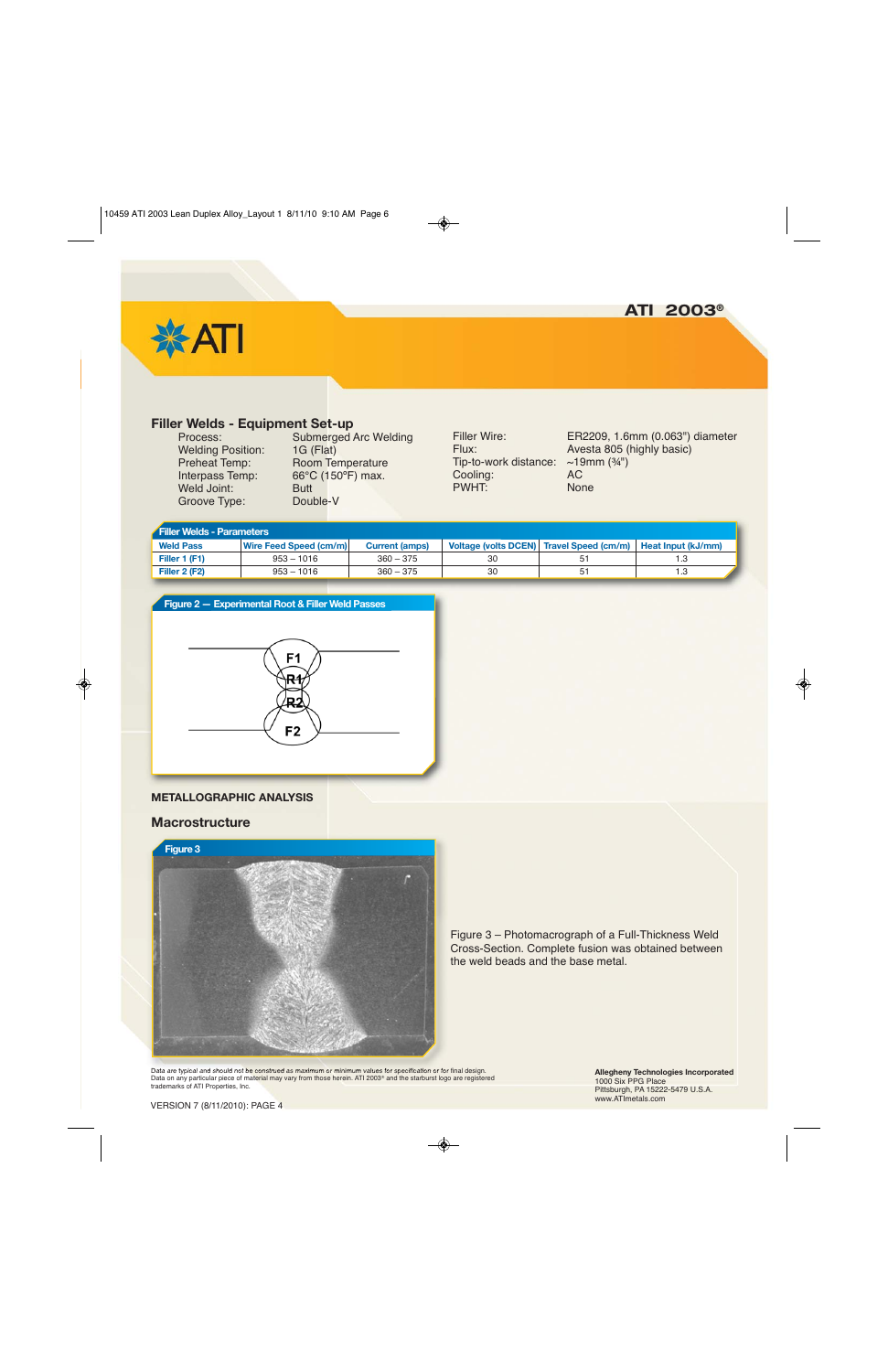



#### **Microstructure**



Figure 4 – Photomicrograph of a Root Weld Fusion Zone. Finely dispersed austenite in a ferrite matrix. (200X, KOH etch)



Figure 5 – Photomicrograph of a Root Weld Heat-Affected Zone. Islands of austenite in a ferrite matrix. (200X, KOH etch)



Figure 6 – Photomicrograph of a Filler Weld Fusion Zone. Finely dispersed austenite in a ferrite matrix. (200X, KOH etch)



Figure 7 – Photomicrograph of a Filler Weld Heat-Affected Zone. Islands of austenite in a ferrite matrix. (200X, KOH etch)

Data are typical and should not be construed as maximum or minimum values for specification or for final design. Data on any particular piece of material may vary from those herein. ATI 2003® and the starburst logo are registered trademarks of ATI Properties, Inc.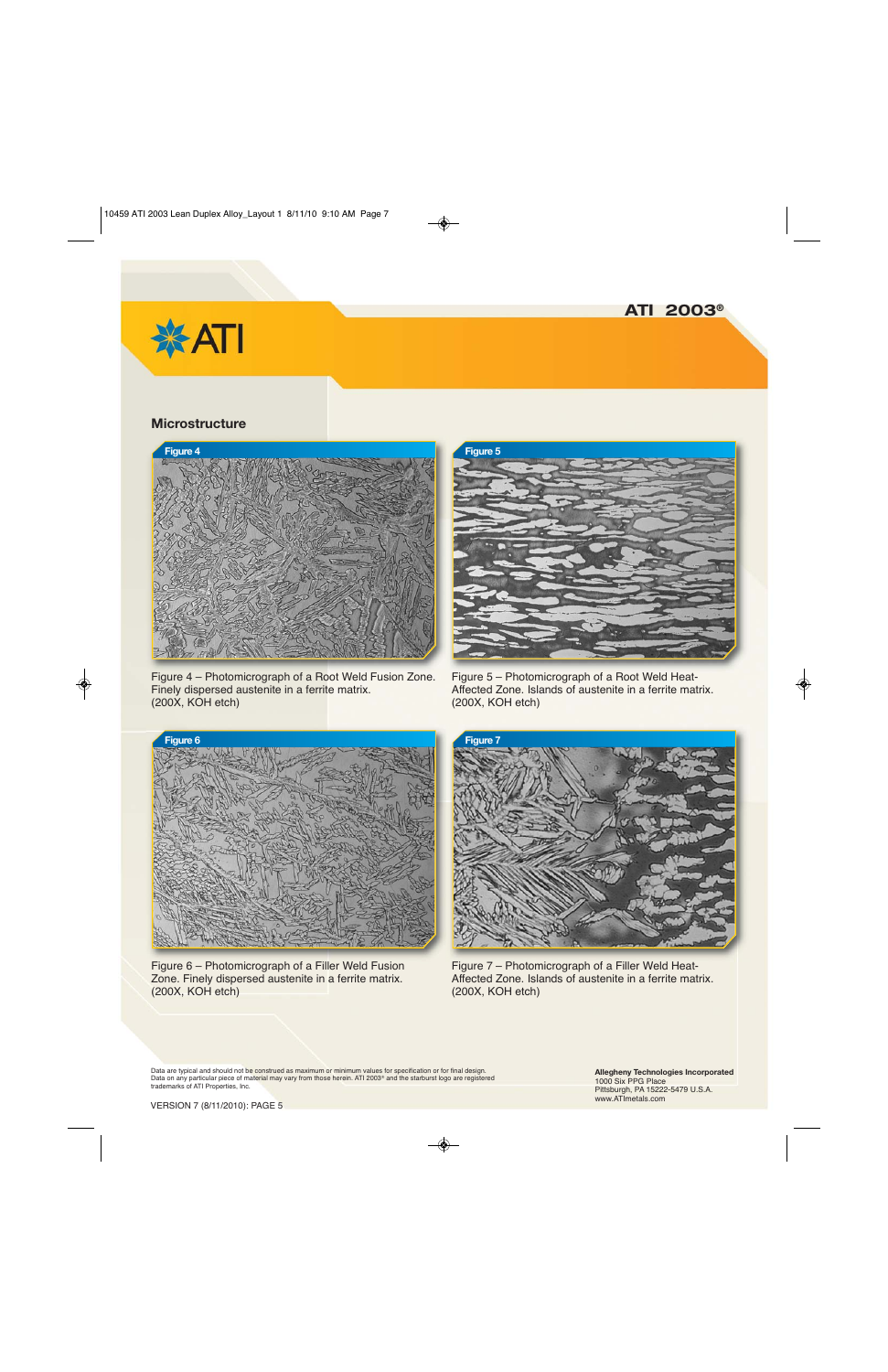



| Ferrite Measurements            |                  |                    |  |  |  |  |
|---------------------------------|------------------|--------------------|--|--|--|--|
| <b>Percent Ferrite</b>          | <b>Root Weld</b> | <b>Filler Weld</b> |  |  |  |  |
| <b>Fusion Zone<sup>1</sup></b>  | 50.3%            | 54.7%              |  |  |  |  |
| Heat-Affected Zone <sup>2</sup> | 49.2%            | 50.0%              |  |  |  |  |

## **Microhardness Profiles**





1 Determined magnetically with a calibrated Fischer Feritscope, Model MP3C. 2 Determined by ASTM E562 Optical Point-Counting Method.

# **ATI 2003® LDSS Base Metal Chemistry**

| Ht. 511511 |      |       |        |          |       |                  |      |      |      |
|------------|------|-------|--------|----------|-------|------------------|------|------|------|
|            | Mn   |       |        | n:<br>וט | ັ     | <b>ALC</b><br>Ni | Mo   |      | Fe   |
| 0.016      | 1.32 | 0.025 | 0.0002 | 0.32     | 21.59 | 3.80             | 1.82 | 0.18 | Bal. |

Data are typical and should not be construed as maximum or minimum values for specification or for final design. Data on any particular piece of material may vary from those herein. ATI 2003® and the starburst logo are registered<br>trademarks of ATI Properties, Inc.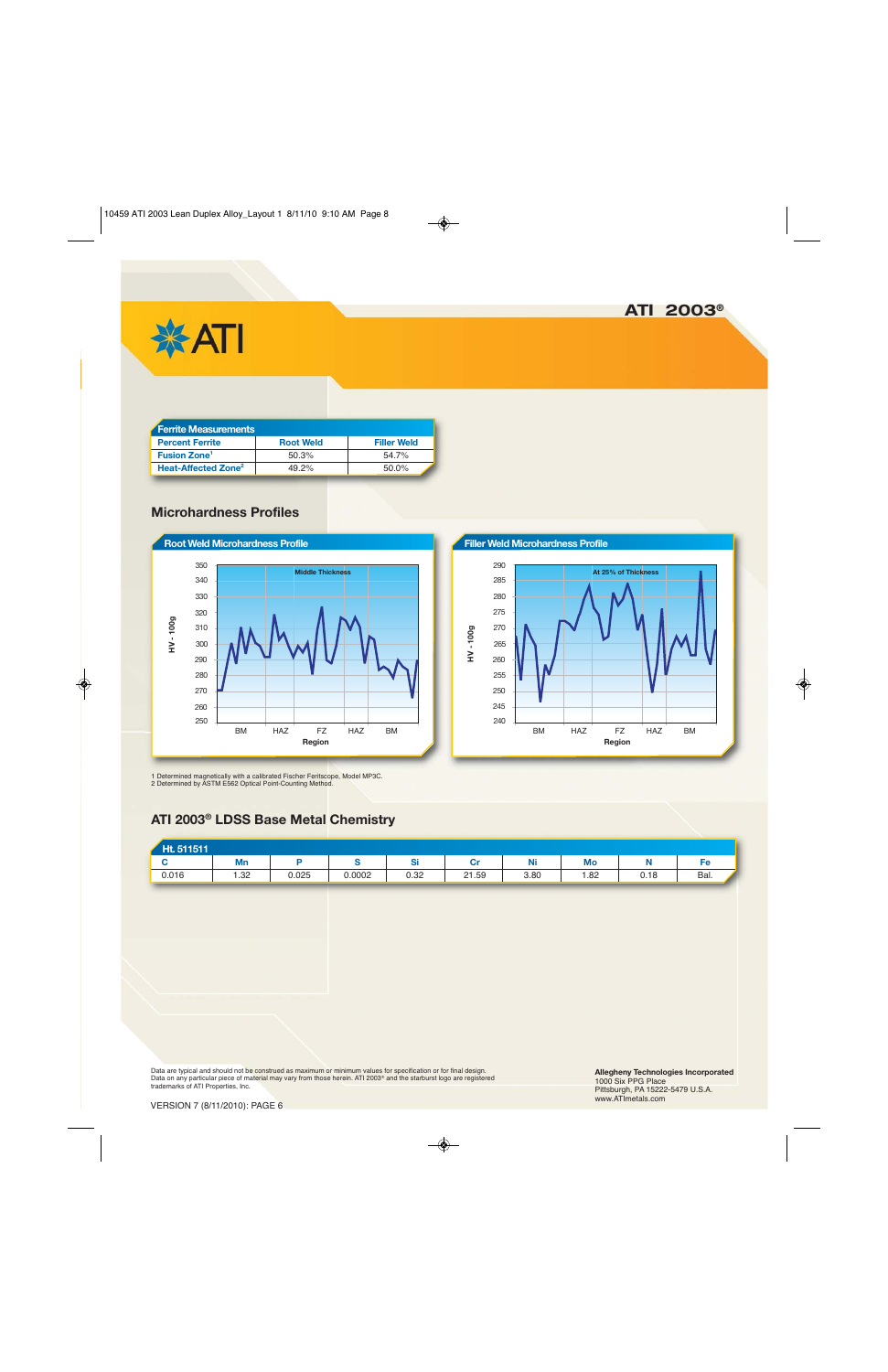

#### **Mechanical Properties**

Excellent results were obtained from mechanical testing of the ATI 2003® weld, HAZ, and base metal as follows:

#### **Charpy Impact Testing**

Samples were tested in the T-L orientation in accordance with ASTM E399. The V-notch was centered at the locations shown in the plot below.



#### **Tensile Test**

| Tensile Testing       |                   |                    |
|-----------------------|-------------------|--------------------|
|                       | <b>Welded</b>     | <b>Non-Welded</b>  |
| 0.2% YS               | 538 MPa (78 ksi)  | 534 MPa (77.5 ksi) |
| <b>UTS</b>            | 738 MPa (107 ksi) | 745 MPa (108 ksi)  |
| <b>Elongation</b>     | 39%               | 40%                |
| <b>Break Location</b> | <b>Base Metal</b> | <b>Base Metal</b>  |

Data are typical and should not be construed as maximum or minimum values for specification or for final design. Data on any particular piece of material may vary from those herein. ATI 2003® and the starburst logo are registered trademarks of ATI Properties, Inc.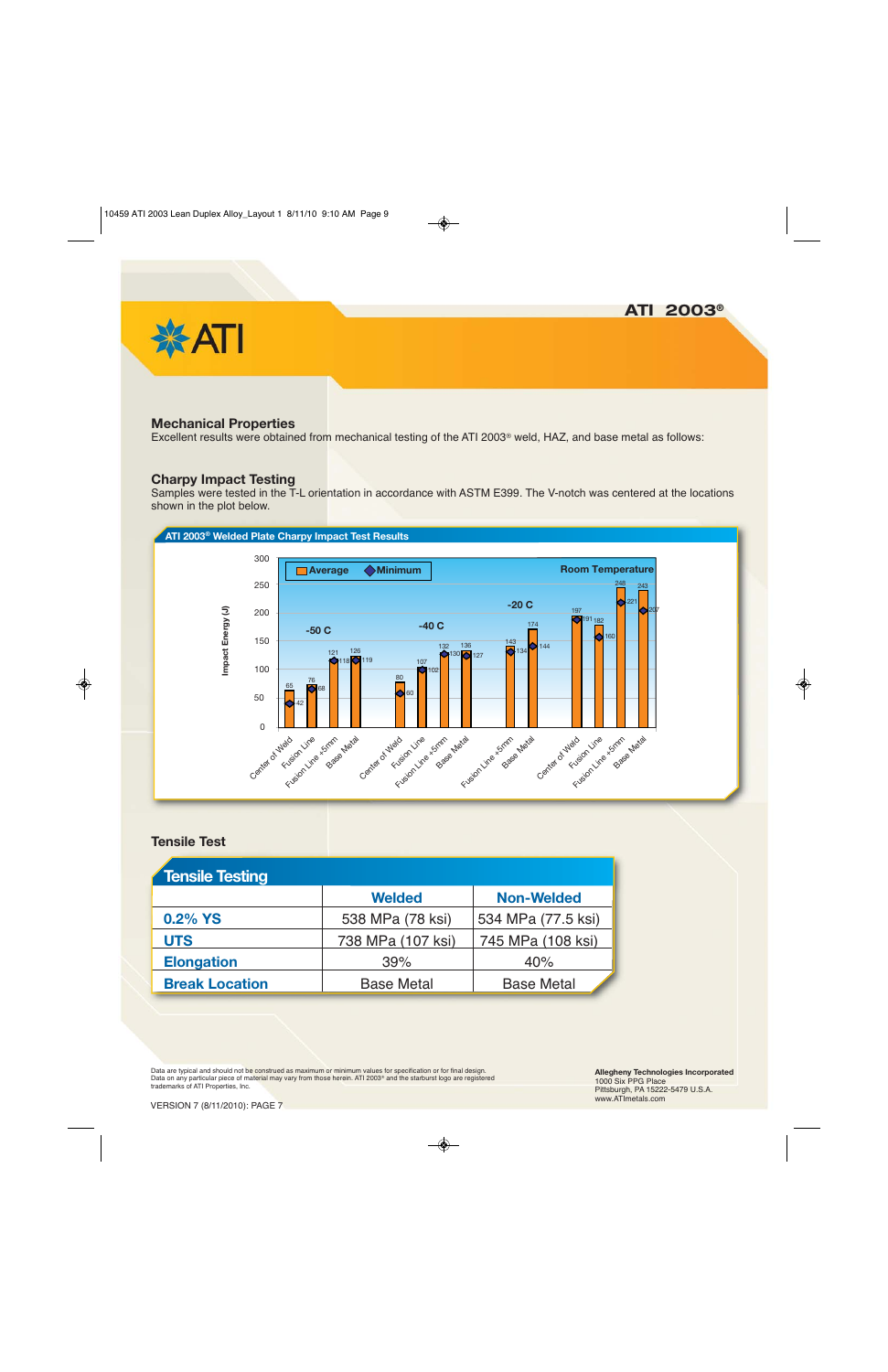

#### **Bend Testing**

Face bend passed at 180° around a radius of 2 times the thickness Side bend passed at 180° around a radius of 3 times the thickness

#### **Corrosion Testing**

Welded samples were corrosion tested according to ASTM G48 Practice C for 72 hours. The samples were sand blasted and pickled in a 10% HNO<sup>3</sup> – 3% HF solution at 60°C (140°F) for 5 minutes in preparation for testing. The samples passed the test at 5°C (41°F) and failed at 10°C (50°F).

#### **Stress Corrosion Cracking Resistance**

Sulfide Stress Cracking (SSC) resistance was determined by testing at SINTEF<sup>4</sup> and Bodycote<sup>5,6</sup> using the Four Point Bend (FPB) test method in accordance with EFC 177. All welds were prepared in accordance with the procedure previously described in this report, consisting of root passes made by GTAW and filler passes made by SAW with ER2209 wire. Triplicate testing was carried out for 30 days at a load equal to 100% of the yield stress under the conditions shown in the table below. These conditions were chosen to simulate various well streams encountered in offshore oil and gas production. Under these conditions, no cracking or pitting was observed on any of the as-welded or base metal samples of ATI 2003 material that were tested. Testing has shown that ATI 2003 LDSS also has excellent resistance to Chloride Stress Corrosion Cracking(CSCC)8.

#### **Four-Point Bend Test Conditions**

| <b>Four-Point Bend Test Conditions</b> |                                 |           |                   |     |                                                   |  |  |  |
|----------------------------------------|---------------------------------|-----------|-------------------|-----|---------------------------------------------------|--|--|--|
| <b>Temperature</b>                     | pH <sub>2</sub> S               |           | pH <sub>2</sub> O | pH  | <b>Solution</b>                                   |  |  |  |
| 68°F (20°C)                            | $0.01$ bar                      | $7.4$ bar | $6.1$ bar         | 5.8 | 87.4g/l NaCl and<br>1.26 g/l NaHCO <sub>3</sub>   |  |  |  |
| 194°F (90°C)                           | 0.1 <sub>bar</sub><br>$1.9$ bar |           | $0.7$ bar         | 3.5 | 20% NaCl (120,000 ppm Cl <sup>-</sup> )           |  |  |  |
| 194°F (90°C)                           | 0.1 <sub>bar</sub>              | 39.9 bar  | $0.7$ bar         | 3.0 | 1000 ppm CI and<br>500 ppm CH <sub>3</sub> COOH   |  |  |  |
| 320°F (160°C)                          | $0.01$ bar                      | $7.4$ bar | $6.1$ bar         | 5.8 | 87.4g/l NaCl and<br>1.26 $q/l$ NaHCO <sub>3</sub> |  |  |  |



A cross-section of a sample of ATI 2003® alloy after SSC testing, showing no signs of cracking in the Weld, HAZ, or Base Metal.

Data are typical and should not be construed as maximum or minimum values for specification or for final design. Data on any particular piece of material may vary from those herein. ATI 2003® and the starburst logo are registered trademarks of ATI Properties, Inc.

**Allegheny Technologies Incorporated** 1000 Six PPG Place Pittsburgh, PA 15222-5479 U.S.A. www.ATImetals.com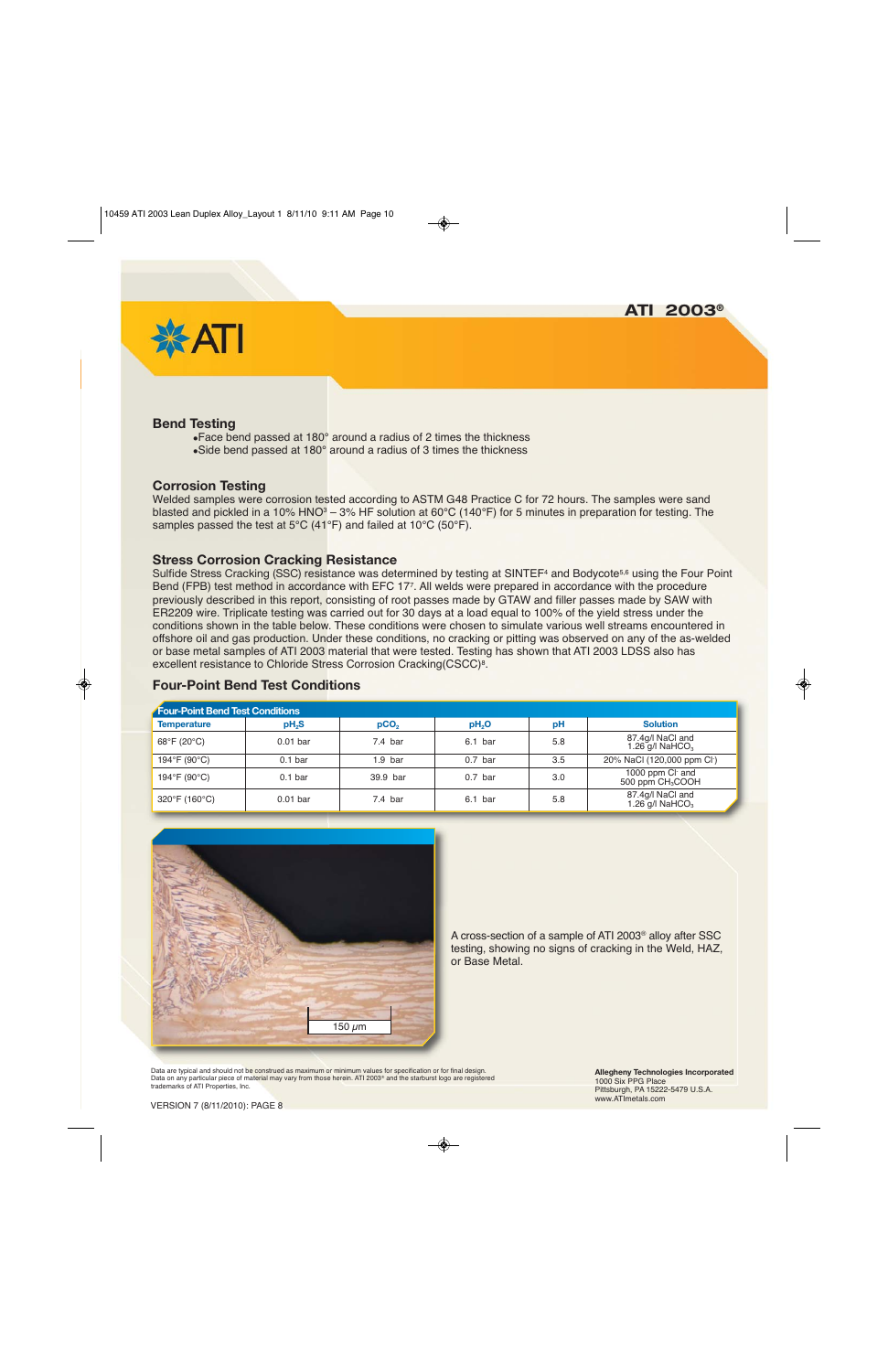

#### **REFERENCES**

1ATI Allegheny Ludlum Technical Data Sheet, *"ATI 2003® (UNS S32003) Lean Duplex Stainless Steel with Molybdenum"*,

ATI Allegheny Ludlum Technical Publication, 2010.

2P. Woolin and B. K. Holmes, *"Welding of Lean Duplex Stainless Steel"*, Stainless Steel World 2008 Conference Proceedings,

KCI Publishing, 2008.

3K. J. Schott, *"ATI 2003 Weld Procedure"*, Internal ATI Allegheny Ludlum Report, 2004

4A. Mikkelsen and T. G. Eggen, *"SSC/SCC testing of GTAW welded lean duplex alloy UNS S32003"*, Sintef Report, Trondheim, Norway, Dec. 2004.

5P. N. Dent and R. Farnell, *"Bodycote Test Certificate C700820/C"* Bodycote Testing, West Midlands, UK, Aug. 2007.

6P. N. Dent, R. Farnell, and P. Williamson, *"Bodycote Test Certificate C7010230/C"* Bodycote Testing, West Midlands, UK, Dec. 2007.

7European Federation of Corrosion Publication 17, *"Corrosion Resistant Alloys for Oil and Gas Production: Guidance on General Requirements and Test Methods for H2S Service,"* Maney Publishing, London, 2002.

8T. G. Eggen, *"Chloride Stress Corrosion Cracking Test of Allegheny Ludlum – Lean Duplex Steel"*, Sintef Report, Trondheim, Norway, Sept. 2004.

Data are typical and should not be construed as maximum or minimum values for specification or for final design. Data on any particular piece of material may vary from those herein. ATI 2003® and the starburst logo are registered trademarks of ATI Properties, Inc.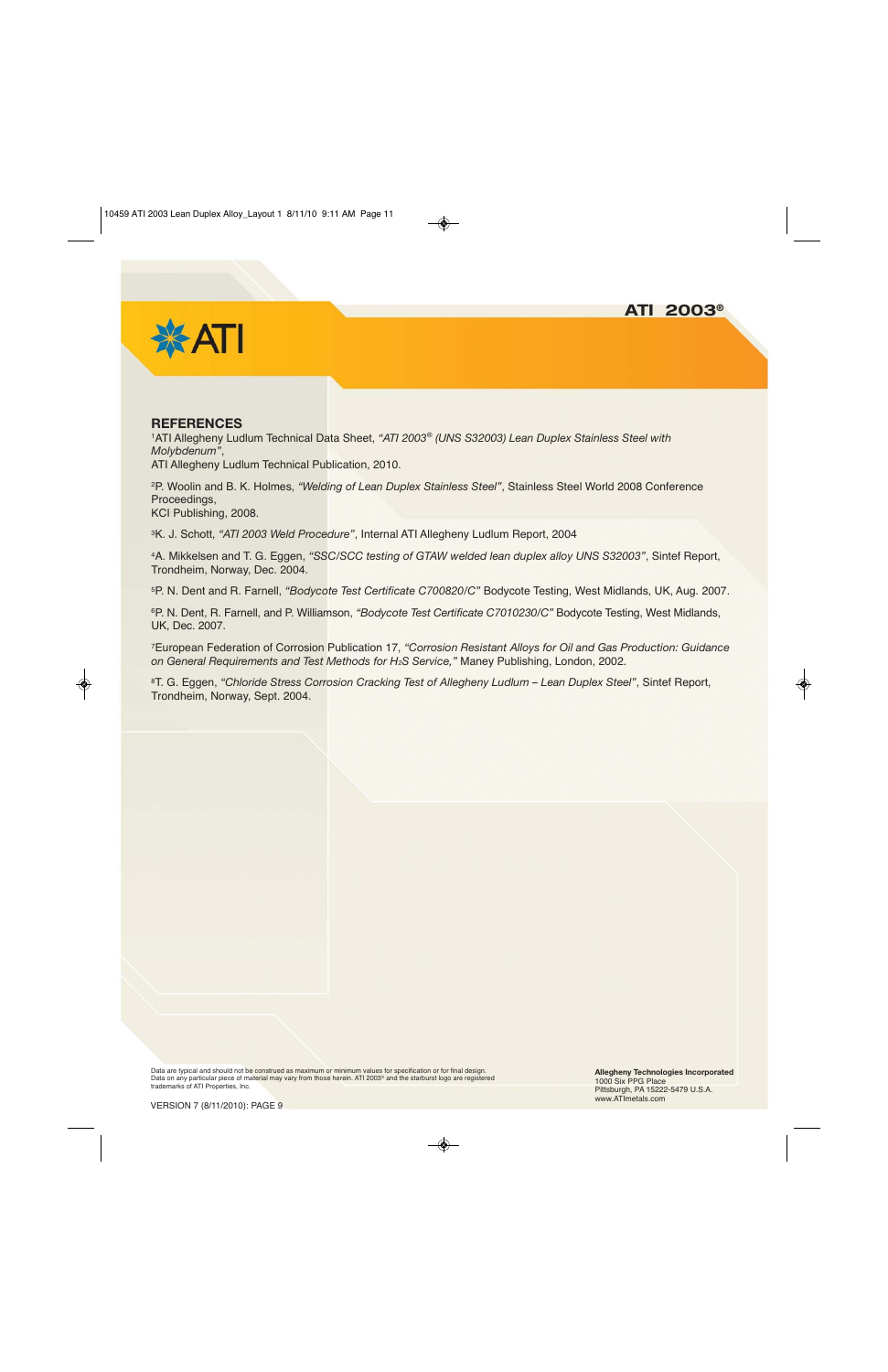



Data are typical and should not be construed as maximum or minimum values for specification or for final design.<br>Data on any particular piece of material may vary from those herein. ATI 2003® and the starburst logo are re